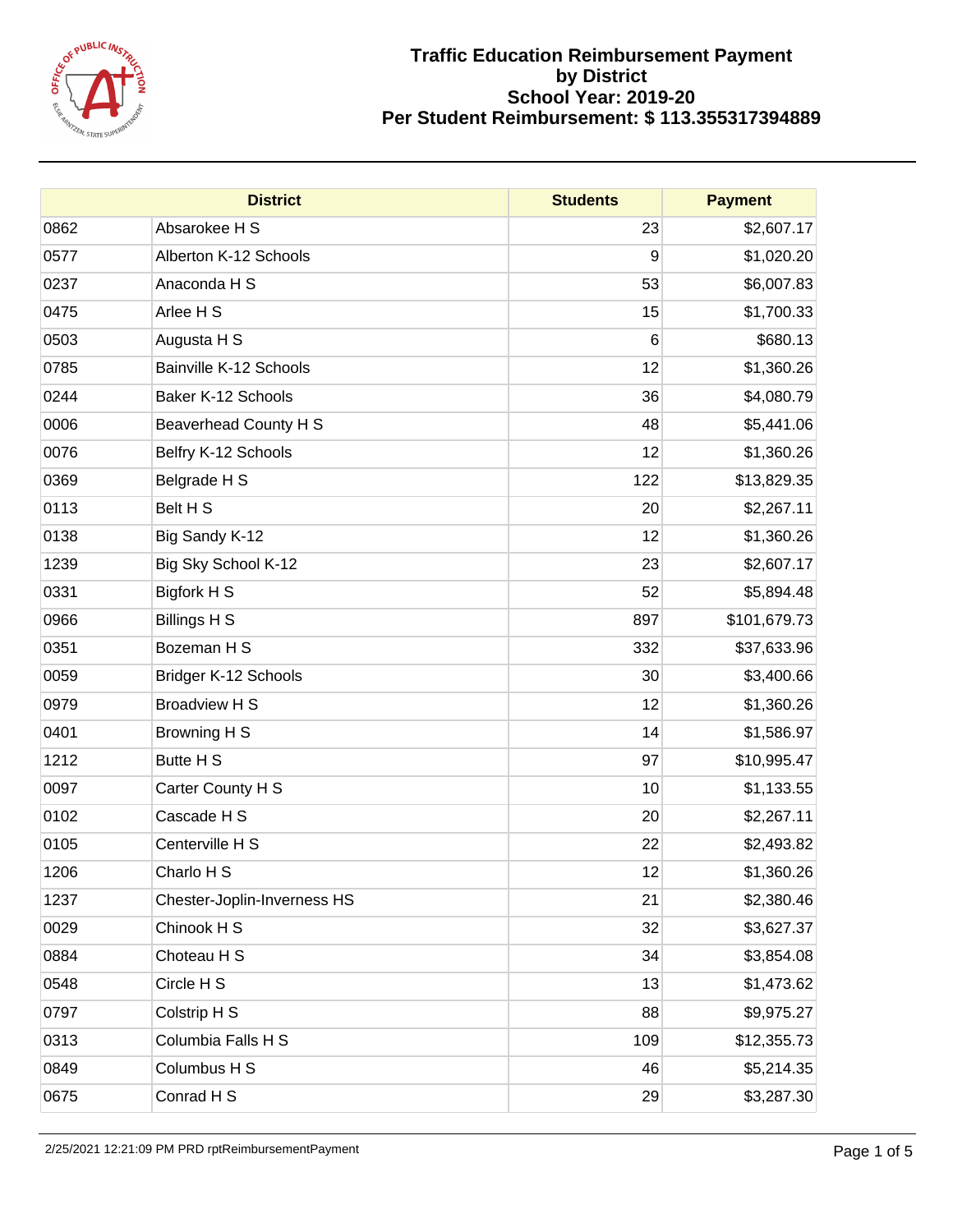

|      | <b>District</b>             | <b>Students</b> | <b>Payment</b> |
|------|-----------------------------|-----------------|----------------|
| 0731 | Corvallis K-12 Schools      | 106             | \$12,015.66    |
| 0778 | Culbertson H S              | 19              | \$2,153.75     |
| 0192 | <b>Custer County H S</b>    | 112             | \$12,695.80    |
| 0403 | Cut Bank H S                | 29              | \$3,287.30     |
| 0740 | Darby K-12 Schools          | 25              | \$2,833.88     |
| 0207 | Dawson H S                  | 78              | \$8,841.71     |
| 0648 | Dodson K-12                 | 8               | \$906.84       |
| 1235 | Dutton/Brady K-12 Schools   | 8               | \$906.84       |
| 1240 | East Helena K-12            | 88              | \$9,975.28     |
| 0546 | Ennis K-12 Schools          | 29              | \$3,287.30     |
| 0891 | Fairfield H S               | 30              | \$3,400.66     |
| 0751 | Fairview H S                | 25              | \$2,833.88     |
| 0259 | Fergus H S                  | 111             | \$12,582.44    |
| 0311 | Flathead H S                | 383             | \$43,415.09    |
| 0743 | Florence-Carlton K-12 Schls | 60              | \$6,801.32     |
| 0791 | Forsyth H S                 | 27              | \$3,060.59     |
| 0134 | Fort Benton H S             | 22              | \$2,493.82     |
| 0599 | Frenchtown K-12 Schools     | 80              | \$9,068.43     |
| 0787 | Froid H S                   | 6               | \$680.13       |
| 0072 | Fromberg K-12               | 9               | \$1,020.20     |
| 1191 | Gardiner H S                | 10              | \$1,133.55     |
| 0378 | Garfield County H S         | 8               | \$906.84       |
| 0926 | Glasgow K-12 Schools        | 54              | \$6,121.19     |
| 0269 | Grass Range H S             | 4               | \$453.42       |
| 0099 | Great Falls H S             | 525             | \$59,511.54    |
| 0735 | Hamilton K-12 Schools       | 85              | \$9,635.20     |
| 1189 | Hardin H S                  | 53              | \$6,007.83     |
| 0031 | Harlem H S                  | 29              | \$3,287.30     |
| 0946 | Harlowton K-12              | 12              | \$1,360.26     |
| 0543 | Harrison K-12 Schools       | 10              | \$1,133.55     |
| 0428 | Havre H S                   | 118             | \$13,375.93    |
| 1226 | Heart Butte K-12 Schools    | 16              | \$1,813.69     |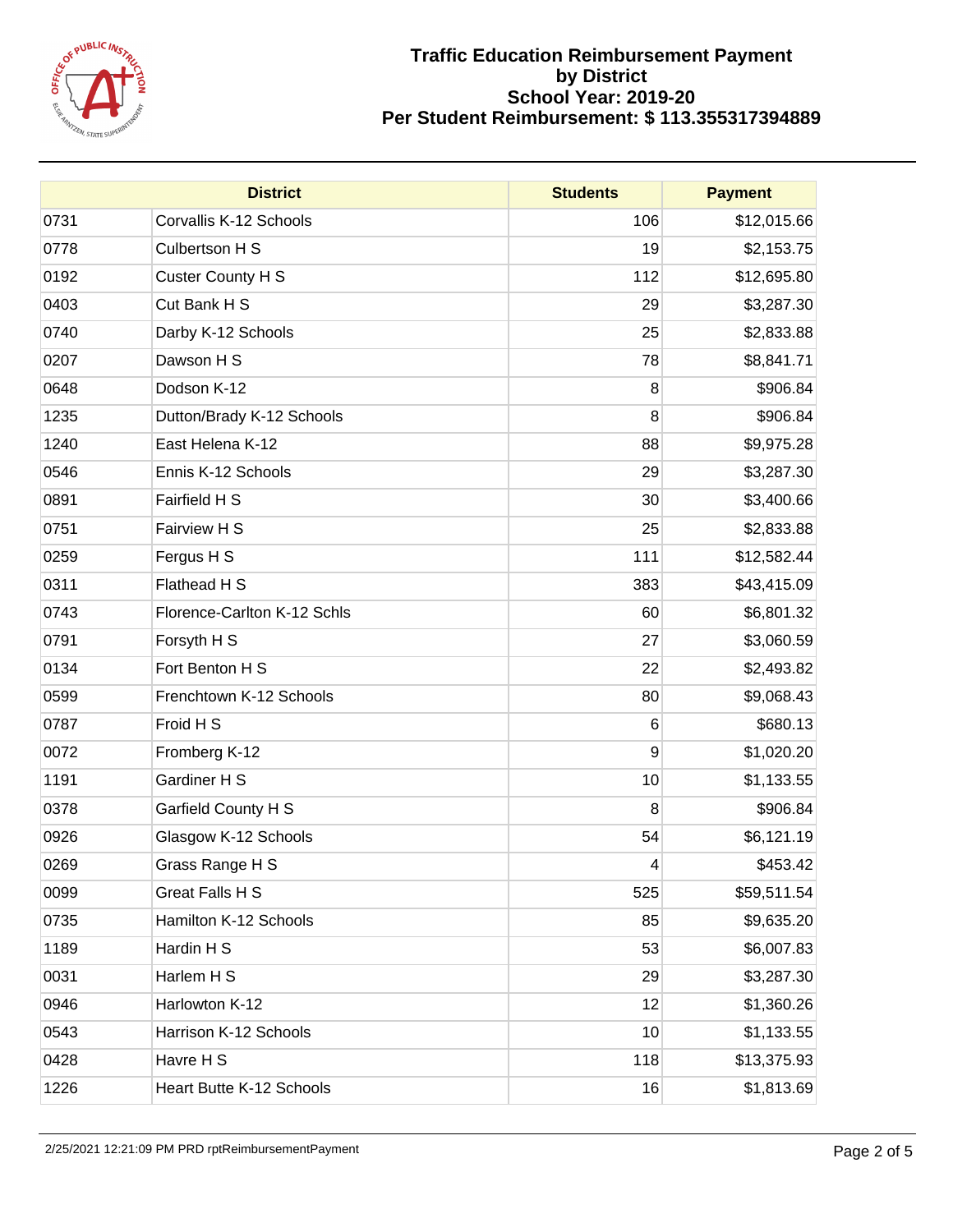

|      | <b>District</b>              | <b>Students</b> | <b>Payment</b> |
|------|------------------------------|-----------------|----------------|
| 0488 | Helena H S                   | 549             | \$62,232.07    |
| 0146 | Highwood K-12                | 10              | \$1,133.55     |
| 0933 | Hinsdale H S                 | 6               | \$680.13       |
| 0469 | Hobson K-12 Schools          | 9               | \$1,020.20     |
| 0815 | Hot Springs K-12             | 12              | \$1,360.26     |
| 0983 | Huntley Project K-12 Schools | 42              | \$4,760.92     |
| 0457 | Jefferson H S                | 40              | \$4,534.21     |
| 0061 | Joliet H S                   | 22              | \$2,493.82     |
| 0769 | Lambert H S                  | 6               | \$680.13       |
| 0971 | Laurel H S                   | 157             | \$17,796.79    |
| 0522 | Libby K-12 Schools           | 18              | \$2,040.40     |
| 0009 | Lima K-12 Schools            | 4               | \$453.42       |
| 0528 | Lincoln County H S           | 41              | \$4,647.57     |
| 1221 | Lincoln K-12 Schools         | 6               | \$680.13       |
| 1241 | Lockwood K-12                | 55              | \$6,234.55     |
| 0659 | Malta K-12 Schools           | 42              | \$4,760.92     |
| 0348 | Manhattan High School        | 66              | \$7,481.45     |
| 0584 | Missoula H S                 | 580             | \$65,746.08    |
| 0274 | Moore H S                    | 4               | \$453.42       |
| 0937 | Nashua K-12 Schools          | 8               | \$906.84       |
| 1234 | North Star HS                | 12              | \$1,360.26     |
| 0812 | Noxon H S                    | $\overline{7}$  | \$793.49       |
| 0935 | Opheim K-12 Schools          | $\overline{2}$  | \$226.71       |
| 0847 | Park City H S                | 25              | \$2,833.88     |
| 0613 | Park H S                     | 46              | \$5,214.34     |
| 0803 | Plains K-12                  | 34              | \$3,854.08     |
| 0828 | Plentywood K-12 Schools      | 46              | \$5,214.34     |
| 0478 | Polson H S                   | 67              | \$7,594.81     |
| 0706 | Powder River Co Dist H S     | 20              | \$2,267.11     |
| 0713 | Powell County H S            | 15              | \$1,700.33     |
| 0895 | Power H S                    | 11              | \$1,246.91     |
| 0859 | Rapelje H S                  | $\overline{7}$  | \$793.49       |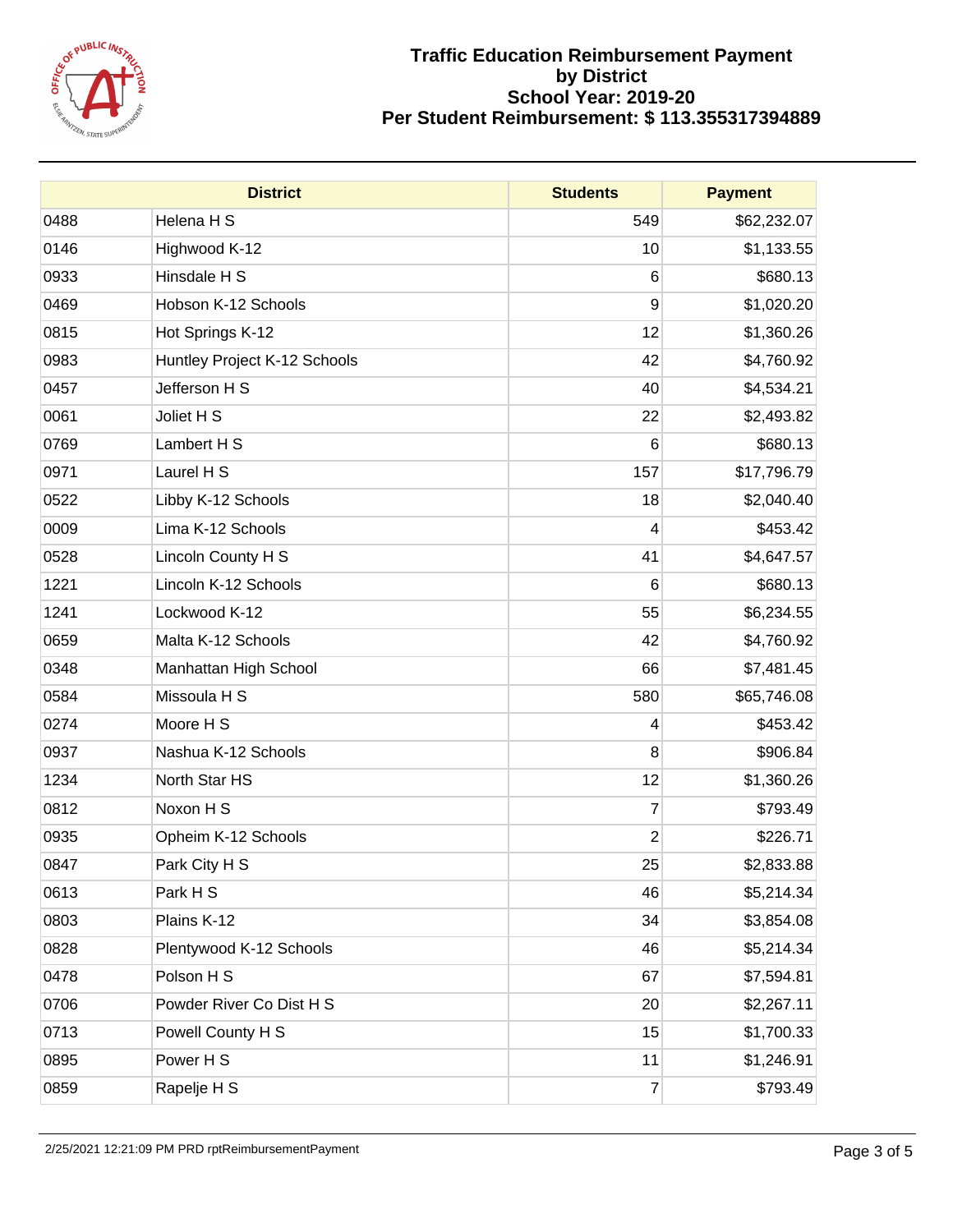

|      | <b>District</b>                | <b>Students</b> | <b>Payment</b> |
|------|--------------------------------|-----------------|----------------|
| 0057 | Red Lodge H S                  | 16              | \$1,813.69     |
| 0228 | Richey H S                     | 6               | \$680.13       |
| 0069 | Roberts K-12 Schools           | 13              | \$1,473.62     |
| 1200 | Ronan H S                      | 69              | \$7,821.52     |
| 0606 | Roundup High School            | 32              | \$3,627.37     |
| 0657 | Saco H S                       | 5               | \$566.78       |
| 0748 | Savage H S                     | 9               | \$1,020.20     |
| 0194 | Scobey K-12 Schools            | 19              | \$2,153.75     |
| 0911 | Shelby H S                     | 23              | \$2,607.17     |
| 0986 | Shepherd H S                   | 51              | \$5,781.12     |
| 0746 | Sidney H S                     | 88              | \$9,975.27     |
| 0118 | Simms H S                      | 15              | \$1,700.33     |
| 0481 | St Ignatius K-12 Schools       | 19              | \$2,153.75     |
| 0464 | Stanford K-12 Schools          | 13              | \$1,473.62     |
| 0733 | Stevensville H S               | 51              | \$5,781.12     |
| 0903 | Sunburst K-12 Schools          | 5               | \$566.78       |
| 0579 | Superior K-12 Schools          | 24              | \$2,720.53     |
| 0882 | Sweet Grass County H S         | 44              | \$4,987.63     |
| 0361 | Three Forks H S                | 49              | \$5,554.41     |
| 0055 | Townsend K-12 Schools          | 41              | \$4,647.57     |
| 0520 | Troy H S                       | 18              | \$2,040.40     |
| 0540 | Twin Bridges K-12 Schools      | $\overline{7}$  | \$793.49       |
| 0680 | Valier H S                     | 16              | \$1,813.69     |
| 0738 | Victor K-12 Schools            | 28              | \$3,173.95     |
| 0374 | West Yellowstone K-12          | 22              | \$2,493.82     |
| 0570 | White Sulphur Spgs K-12        | 9               | \$1,020.20     |
| 0335 | Whitefish H S                  | 114             | \$12,922.51    |
| 0663 | <b>Whitewater K-12 Schools</b> | 4               | \$453.42       |
| 0964 | Wibaux K-12 Schools            | 9               | \$1,020.20     |
| 0291 | Winifred K-12 Schools          | 12              | \$1,360.26     |
| 0642 | Winnett K-12 Schools           | 11              | \$1,246.91     |